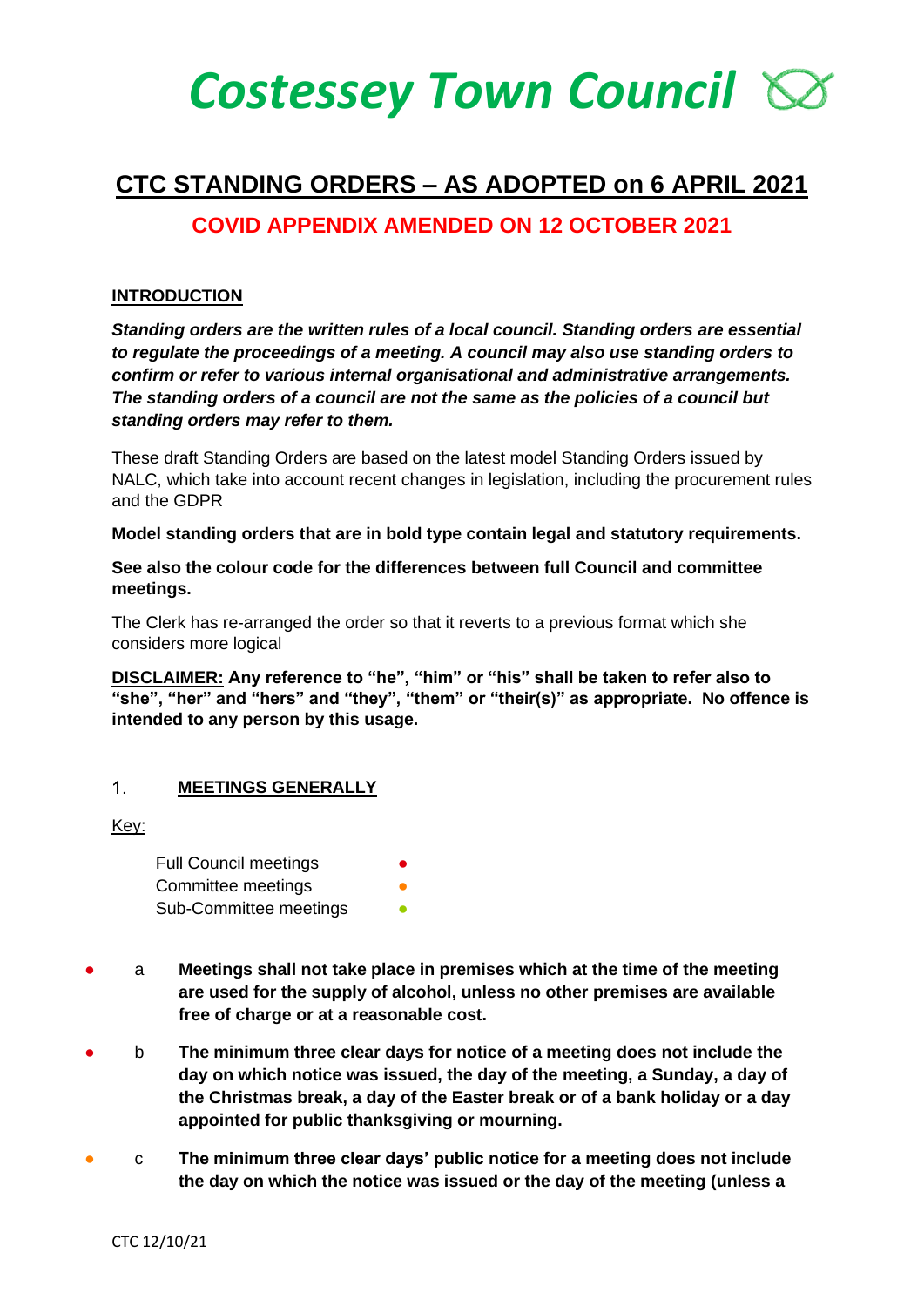**committee meeting was convened at shorter notice)**

- ● d **Meetings shall be open to the public unless their presence is prejudicial to the public interest by reason of the confidential nature of the business to be transacted or for other special reasons. The public's exclusion from part or all of a meeting shall be by a resolution which shall give reasons for the public's exclusion.**
	- e Members of the public may make representations, answer questions and give evidence at a meeting which they are entitled to attend in respect of the business on the agenda.
	- f The period of time designated for public participation at a meeting in accordance with standing order 1(e) shall not exceed ( 15 ) minutes unless directed by the chairman of the meeting.
	- g Subject to standing order 1(f), a member of the public shall not speak for more  $than ( ) minutes$
	- h In accordance with standing order 1(e), a question shall not require a response at the meeting nor start a debate on the question. The chairman of the meeting may direct that a written or oral response be given.
	- i *A person shall raise his hand when requesting to speak and shall await permission from the chairman before doing so*
	- j A person who speaks at a meeting shall direct his comments to the chairman of the meeting.
	- k Only one person is permitted to speak at a time. If more than one person wants to speak, the chairman of the meeting shall direct the order of speaking.
	- ● l **Subject to standing order 1(m), a person who attends a meeting is permitted to report on the meeting whilst the meeting is open to the public. To "report" means to film, photograph, make an audio recording of meeting proceedings, use any other means for enabling persons not present to see or hear the meeting as it takes place or later or to report or to provide oral or written commentary about the meeting so that the report or commentary is available as the meeting takes place or later to persons not present.**
	- ● m **A person present at a meeting may not provide an oral report or oral commentary about a meeting as it takes place without permission.**
	- ● n **The press shall be provided with reasonable facilities for the taking of their report of all or part of a meeting at which they are entitled to be present.**
	- o **Subject to standing orders which indicate otherwise, anything authorised or required to be done by, to or before the Chairman of the Council may in his absence be done by, to or before the Vice-Chairman of the Council**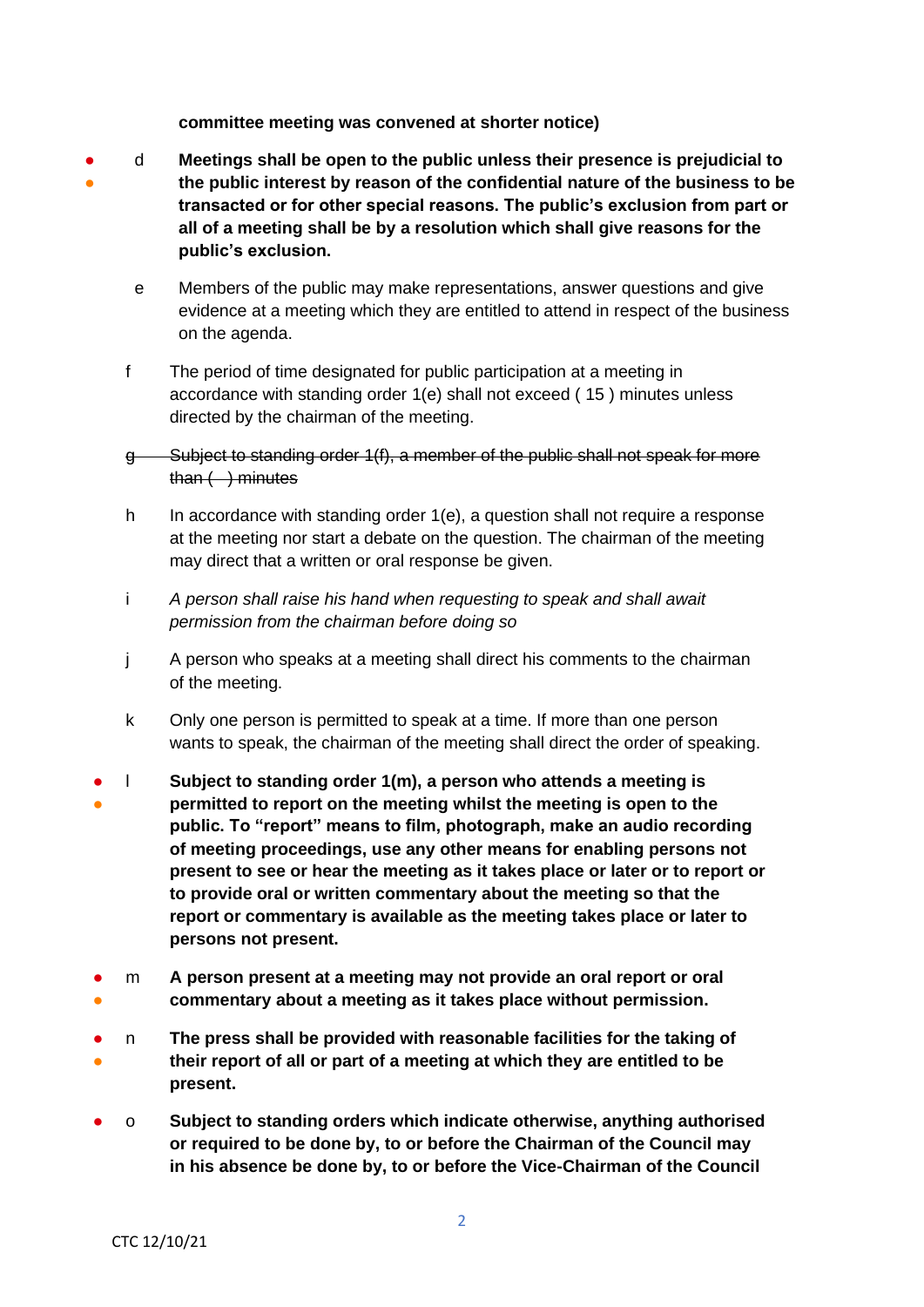**(if there is one).**

- p **The Chairman of the Council, if present, shall preside at a meeting. If the Chairman is absent from a meeting, the Vice-Chairman of the Council (if there is one) if present, shall preside. If both the Chairman and the Vice-Chairman are absent from a meeting, a councillor as chosen by the councillors present at the meeting shall preside at the meeting.**
- ● ● q **Subject to a meeting being quorate, all questions at a meeting shall be decided by a majority of the councillors and non-councillors with voting rights present and voting.**
- ● r **The chairman of a meeting may give an original vote on any matter put to the vote, and in the case of an equality of votes may exercise his casting**
- **vote whether or not he gave an original vote.**

## *Note the different rules that apply in the election of the Chairman of the Council at the Annual Meeting of the Council.*

- s **Unless standing orders provide otherwise, voting on a question shall be by a show of hands. At the request of a councillor, the voting on any question shall be recorded so as to show whether each councillor present and voting gave his vote for or against that question.** Such a request shall be made before moving on to the next item of business on the agenda.
	- t The minutes of a meeting shall include an accurate record of the following:
		- i. the time and place of the meeting;
		- ii. the names of councillors who are present and the names of councillors who have sent apologies *and the names of councillors who are absent without sending apologies*;
		- iii. interests that have been declared by councillors
		- iv. the grant of dispensations (if any) to councillors
		- v. whether a councillor with voting rights left the meeting when matters that they held interests in were being considered;
		- vi. if there was a public participation session; and
		- vii. the resolutions made.
- ● ● u **A councillor or a non-councillor with voting rights who has a disclosable pecuniary interest or another interest as set out in the Council's Code of Conduct in a matter being considered at a meeting is subject to statutory limitations or restrictions under the code on his right to participate and vote on that matter.**
- v **No business may be transacted at a meeting unless at least one-third of the whole number of members of the Council are present and in no case**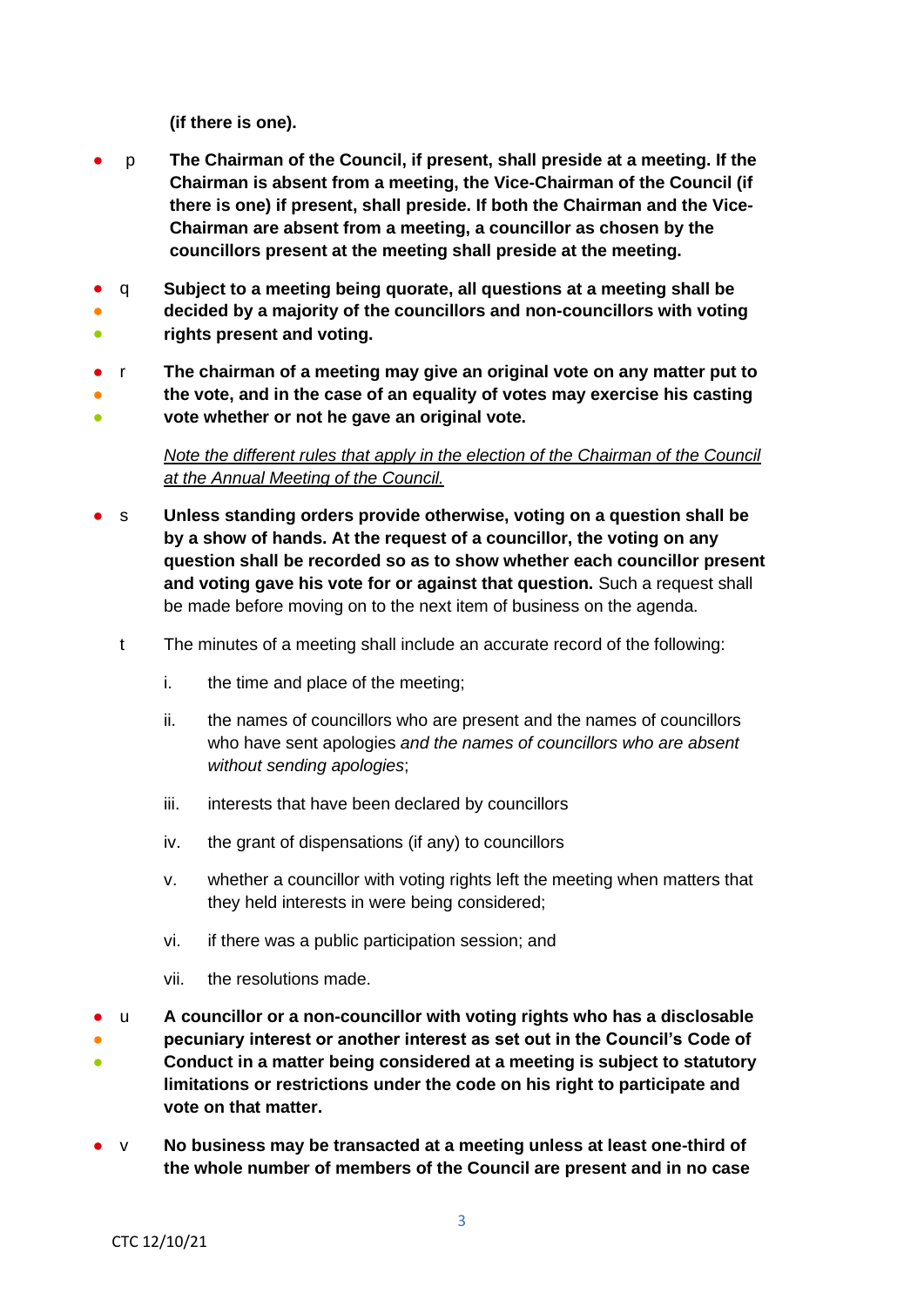**shall the quorum of a meeting be less than three.** *In the case of Full Council, no less than seven.*

- w **If a meeting is or becomes inquorate no business shall be transacted** and the meeting shall be closed.
- x AFTER A PERIOD OF TWO HOURS, the Chairman shall take a vote and the Council / Committee shall resolve whether to continue the meeting or defer the remining business to another meeting.

#### $2.$ **RULES OF DEBATE AT MEETINGS**

- a Motions on the agenda shall be considered in the order that they appear unless the order is changed at the discretion of the chairman of the meeting with Council's agreement.
- b A motion (including an amendment) shall not be progressed unless it has been moved
- c A motion on the agenda that is not moved by its proposer may be treated by the chairman of the meeting as withdrawn.
- d *If a motion (including an amendment) has been seconded, it may be withdrawn by the proposer only with the consent of the seconder and the meeting.*
- e An amendment is a proposal to remove or add words to a motion. It shall not negate the motion.
- f If an amendment to the original motion is carried, the original motion (as amended) becomes the substantive motion upon which further amendment(s) may be moved.
- g An amendment shall not be considered unless early verbal notice of it is given at the meeting and, if requested by the chairman of the meeting, is expressed in writing to the chairman.
- h *A councillor may move an amendment to his own motion if agreed by the meeting. If a motion has already been seconded, the amendment shall be with the consent of the seconder and the meeting.*
- i If there is more than one amendment to an original or substantive motion, the amendments shall be moved in the order directed by the chairman of the meeting.
- j *Subject to standing order 1(k), only one amendment shall be moved and debated at a time, the order of which shall be directed by the chairman of the meeting.*
- k One or more amendments may be discussed together if the chairman of the meeting considers this expedient, but each amendment shall be voted upon separately.
- l *A councillor may not move more than one amendment to an original or substantive motion*.
- m *The mover of an amendment has no right of reply at the end of debate on it.*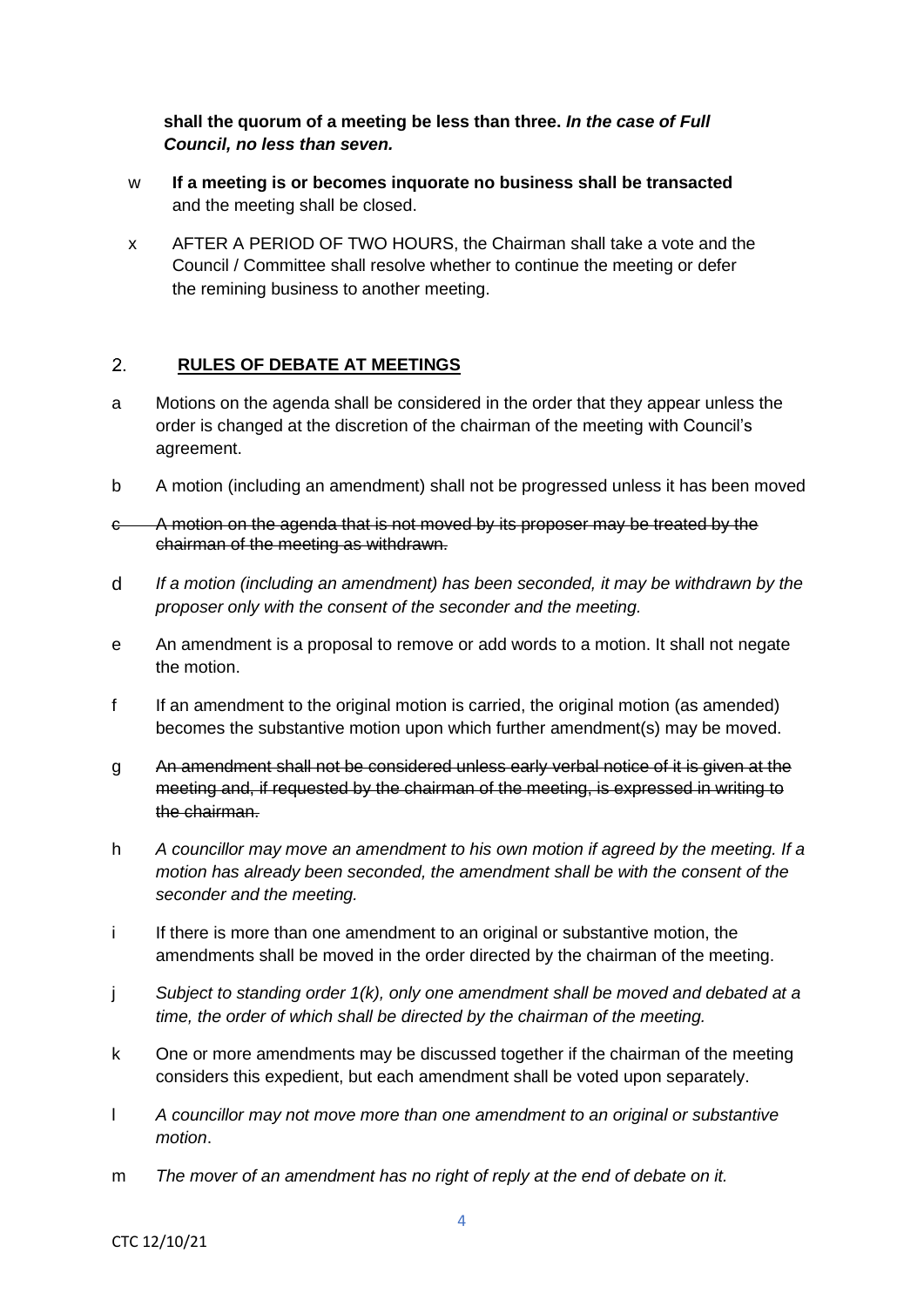- n Where a series of amendments to an original motion are carried, the mover of the original motion shall have a right of reply either at the end of debate on the first amendment or at the very end of debate on the final substantive motion immediately before it is put to the vote.
- o *Unless permitted by the chairman of the meeting, a councillor may speak once in the debate on a motion except:*
	- *i. to speak on an amendment moved by another councillor;*
	- *ii. to move or speak on another amendment if the motion has been amended since he last spoke;*
	- *iii. to make a point of order;*
	- *iv. to give a personal explanation; or*
	- *v. to exercise a right of reply.*
- p During the debate on a motion, a councillor may interrupt only *on a point of order or* for an explanation and the councillor who was interrupted shall stop speaking.
- *q A point of order shall be decided by the chairman of the meeting and his decision shall be final*.
- r When a motion is under debate, no other motion shall be moved except:
	- i. to amend the motion;
	- ii. to proceed to the next business;
	- iii. to adjourn the debate;
	- iv. to put the motion to a vote;
	- v. to ask a person to be no longer heard or to leave the meeting;
	- vi. to refer a motion to a committee or sub-committee for consideration;
	- vii. to exclude the public and press;
	- viii. to adjourn the meeting; or
	- ix. to suspend particular standing order(s) excepting those which reflect mandatory statutory or legal requirements.
- *s* Before an original or substantive motion is put to the vote, the chairman of the meeting shall be satisfied that the motion has been sufficiently debated *and that the mover of the motion under debate has exercised or waived his right of reply*.
- *t Excluding motions moved under standing order 1(r), the contributions or speeches by a councillor shall relate only to the motion under discussion and shall not exceed 5 minutes without the consent of the chairman of the meeting*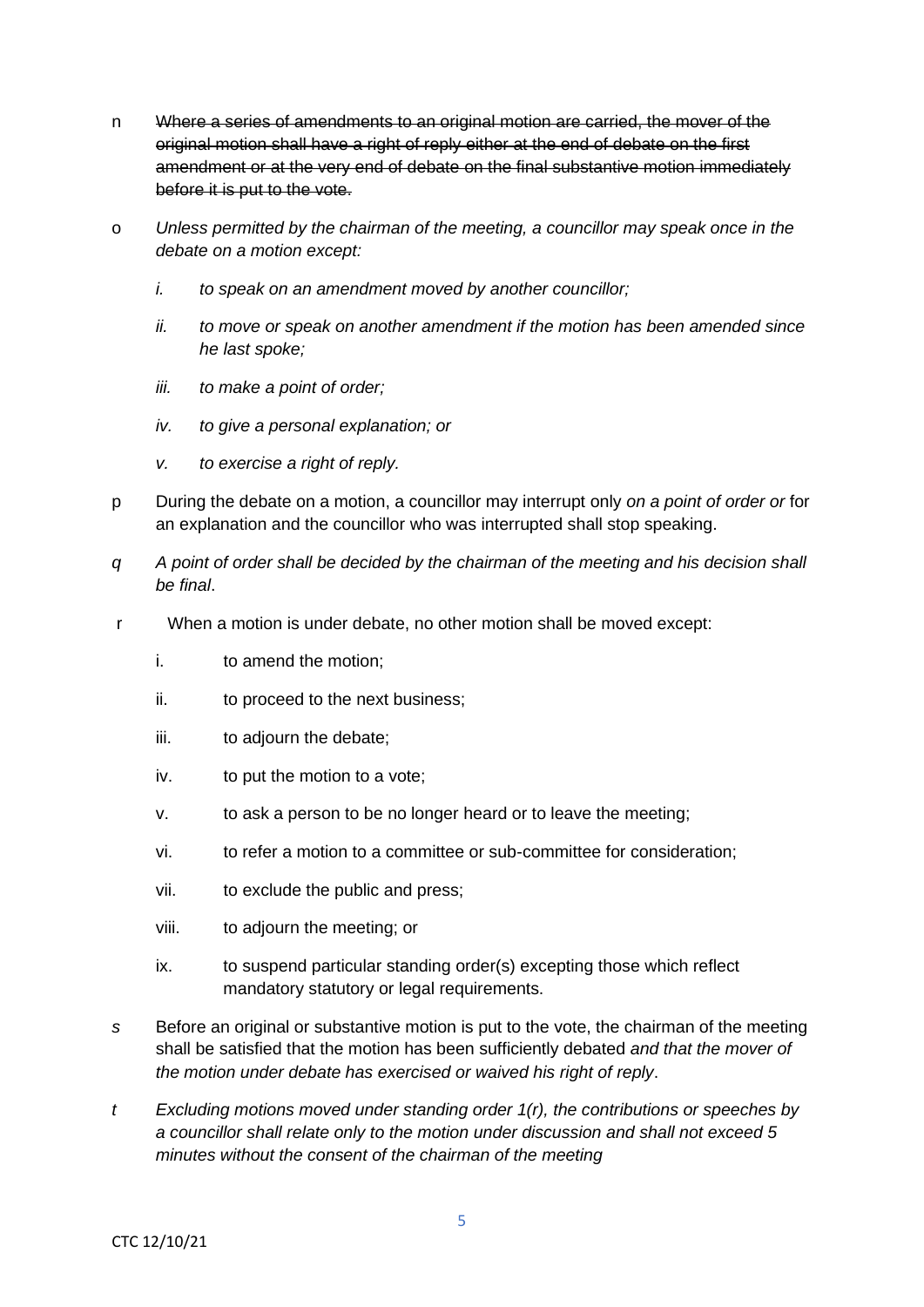#### $3<sub>1</sub>$ **DISORDERLY CONDUCT AT MEETINGS**

- a No person shall obstruct the transaction of business at a meeting or behave offensively or improperly. If this standing order is ignored, the chairman of the meeting shall request such person(s) to moderate or improve their conduct.
- b If person(s) disregard the request of the chairman of the meeting to moderate or improve their conduct, any councillor or the chairman of the meeting may move that the person be no longer heard or be excluded from the meeting. The motion, if seconded, shall be put to the vote without discussion.
- c If a resolution made under standing order 3(b) is ignored, the chairman of the meeting may take further reasonable steps to restore order or to progress the meeting. This may include temporarily suspending or closing the meeting.

#### $\overline{4}$ **COMMITTEES AND SUB-COMMITTEES**

- a **Unless the Council determines otherwise, a committee may appoint a subcommittee whose terms of reference and members shall be determined by the committee.**
- b **The members of a committee may include non-councillors unless it is a committee which regulates and controls the finances of the Council.**
- c **Unless the Council determines otherwise, all the members of an advisory committee and a sub-committee of the advisory committee may be noncouncillors.**
- d The Council may appoint committees as may be necessary, and:
	- i. shall determine their terms of reference;
	- ii. shall determine the number and time of the ordinary meetings of a standing committee up until the date of the next annual meeting of the Council;
	- iii. shall permit a committee, other than in respect of the ordinary meetings of a committee, to determine the number and time of its meetings;
	- iv. shall appoint the members of such a committee;
	- v. may, subject to standing orders 4(b) and (c), appoint and determine the terms of office of the substitute members to a committee whose role is to replace the ordinary members at a meeting of a committee if the ordinary members of the committee confirm to the Proper Officer ( ) days before the meeting that they are unable to attend;
	- vi. shall, after it has appointed the members of a standing committee, appoint the chairman of the standing committee;
	- vii. shall permit a committee to appoint its own chairman at the first meeting of the committee;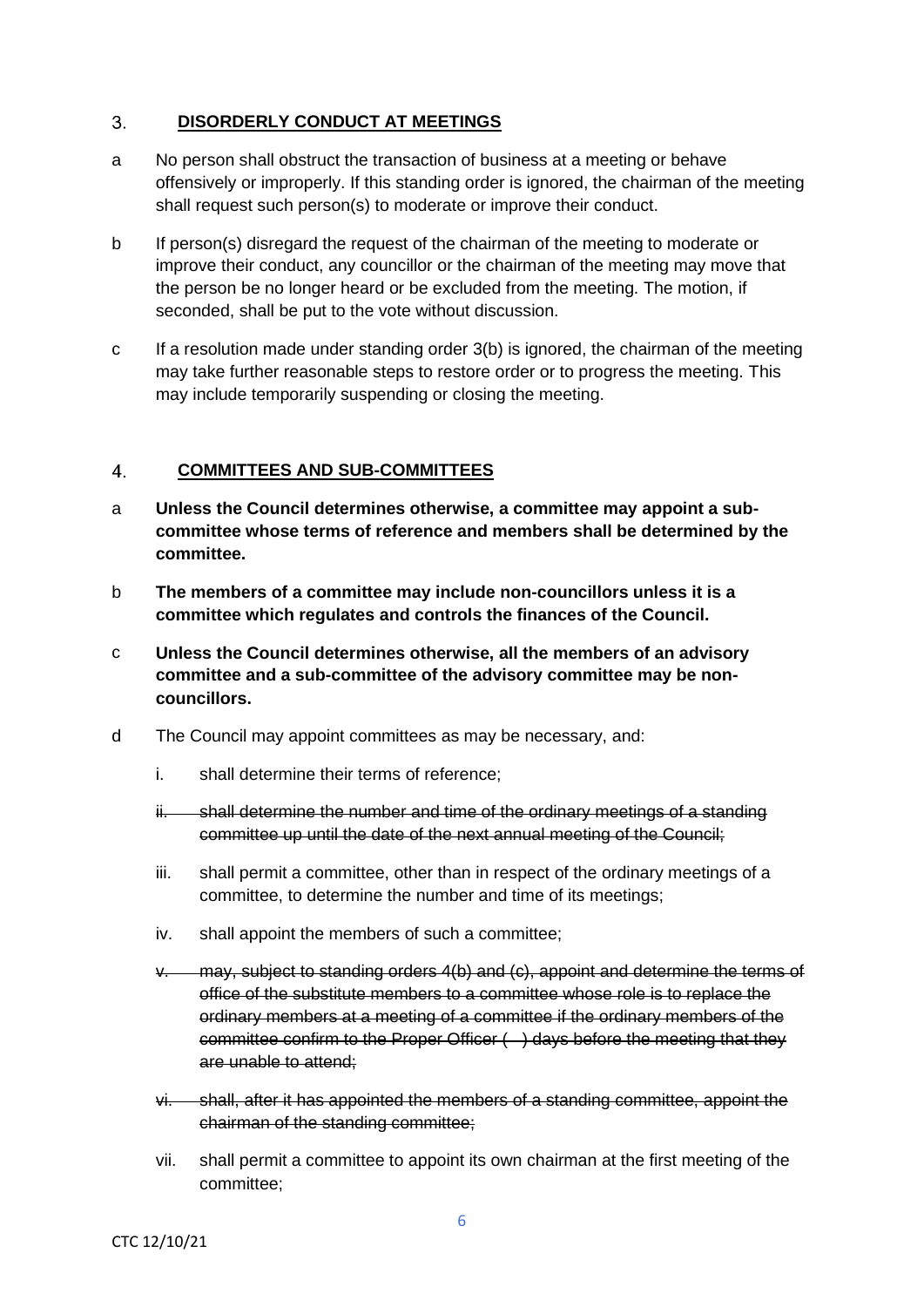- viii. shall determine the place, notice requirements and quorum for a meeting of a committee and a sub-committee which, in both cases, shall be no less than three;
- ix. shall determine if the public may participate at a meeting of a committee;
- *x. shall determine if the public and press are permitted to attend the meetings of a sub-committee or working group and also the advance public notice requirements, if any, required for the meetings of a sub-committee*
- xi. shall determine if the public may participate at a meeting of a sub-committee that they are permitted to attend; and
- *xii. may dissolve a committee, a sub-committee, or a working group*
- *e i. The chairman and vice chairman of the council are eligible to stand for membership of any committee, sub-committee, or working group of the council apart from the staffing committee.*

*ii. If the chairman or vice chairman of the council are not a member of a particular committee, sub-committee, or working group, they are entitled to attend any meeting (including meetings held in camera), and have the same right to speak as any ordinary member of the committee, sub-committee, or working group. Unless acting as a substitute (see below), they do not have the right to vote on any decision.*

*iii. Point e ii. and point f i. do not apply to the Staffing Committee.*

*iv. Any member of the council who is not a member of a particular committee, sub-committee, or working group has the same right to attend or to speak at a meeting as a member of the public. A motion under the relevant legislation to exclude the public and press from a meeting shall also apply to them.*

*v. For all committees of the council apart from the staffing committee the maximum number of members shall be seven (7), and the quorum shall be three (3). For the staffing committee the number of members shall be five (5), with a quorum of three (3). For working groups the maximum number of members shall be five (5), with a quorum of three (3).*

*vi. No member may chair more than one (1) committee*

*f i. The chairman and vice chairman of the council may act as a substitute for any absent member of a committee, sub-committee, or working group at which they are present, if the absent member has not nominated their own substitute, or the nominated substitute is themselves absent from the meeting.*

*ii. If a member of a committee, sub-committee, or working group is unable to attend a meeting, they are permitted to nominate another member of the council as a substitute. Such nominations should be made to the chair of the committee, subcommittee, or working group and to the Town Clerk at least 24 hours before the start of the meeting, and apply only for that meeting.*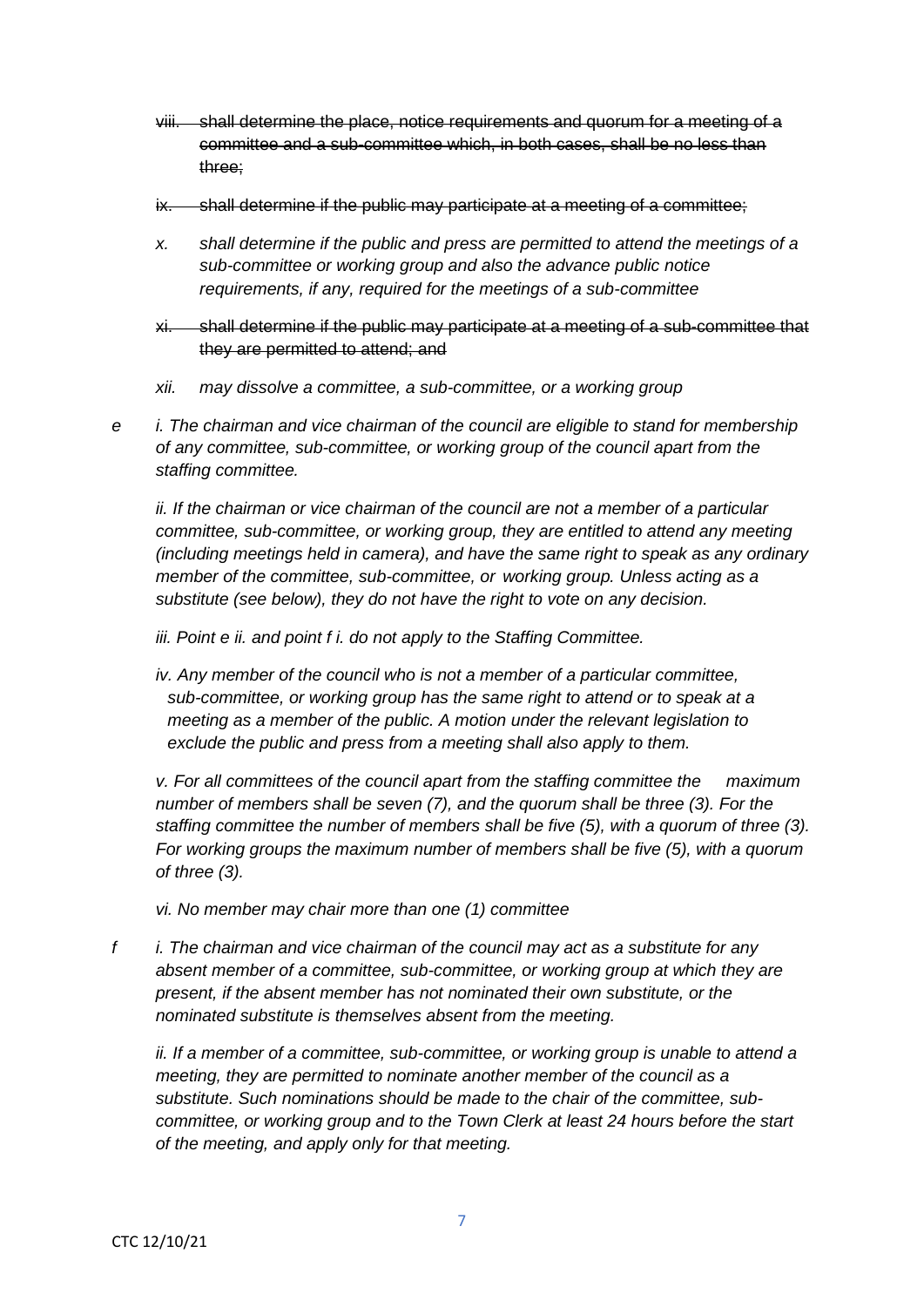- *iii. Substitutions are only permitted in accordance with points i. and ii. above.*
- *iv. A substitute shall have the same rights to be present, speak, and vote at a meeting as an ordinary member of the committee, sub-committee, or working group, for the duration of that meeting only.*
- *g At the annual meeting of the council, or other times when necessary, council may specify the membership of committees by passing a resolution to that effect.*

#### 5. **ORDINARY COUNCIL MEETINGS**

- a **In an election year, the annual meeting of the Council shall be held on or within 14 days following the day on which the councillors elected take office.**
- b **In a year which is not an election year, the annual meeting of the Council shall be held on such day in May as the Council decides.**
- c **If no other time is fixed, the annual meeting of the Council shall take place at 6pm.**
- d **In addition to the annual meeting of the Council, at least three other ordinary meetings shall be held in each year on such dates and times as the Council decides.**
- e **The first business conducted at the annual meeting of the Council shall be the election of the Chairman and Vice-Chairman (if there is one) of the Council.**
- f **The Chairman of the Council, unless he has resigned or becomes disqualified, shall continue in office and preside at the annual meeting until his successor is elected at the next annual meeting of the Council.**
- g **The Vice-Chairman of the Council, if there is one, unless he resigns or becomes disqualified, shall hold office until immediately after the election of the Chairman of the Council at the next annual meeting of the Council.**
- h **In an election year, if the current Chairman of the Council has not been reelected as a member of the Council, he shall preside at the annual meeting until a successor Chairman of the Council has been elected. The current Chairman of the Council shall not have an original vote in respect of the election of the new Chairman of the Council but shall give a casting vote in the case of an equality of votes.**
- i **In an election year, if the current Chairman of the Council has been re-elected as a member of the Council, he shall preside at the annual meeting until a new Chairman of the Council has been elected. He may exercise an original vote in respect of the election of the new Chairman of the Council and shall give a casting vote in the case of an equality of votes.**
- j Following the election of the Chairman of the Council and Vice-Chairman (if there is one) of the Council at the Annual Meeting, the business shall include: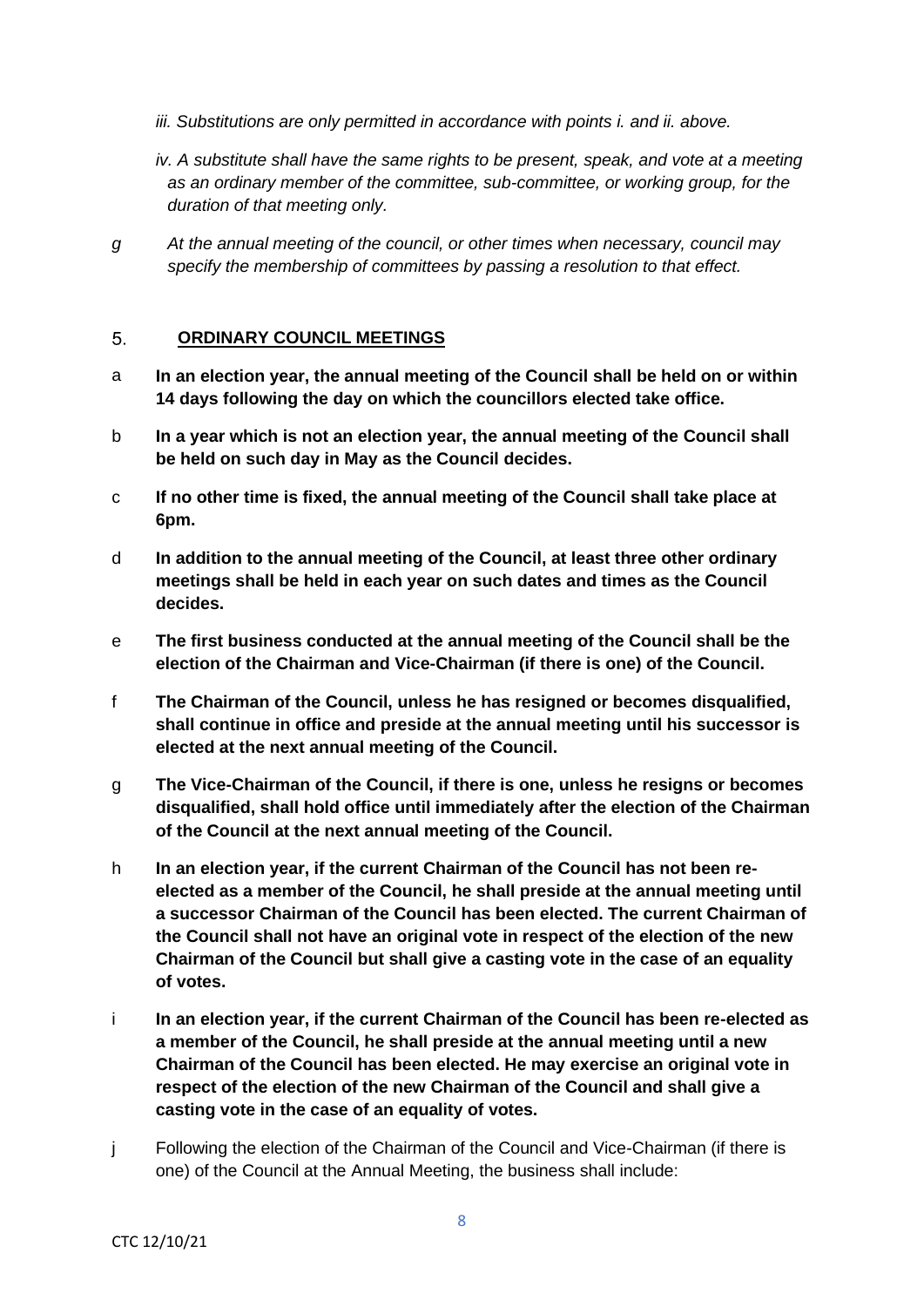- i. **In an election year, delivery by the Chairman of the Council and councillors of their acceptance of office forms unless the Council resolves for this to be done at a later date. In a year which is not an election year, delivery by the Chairman of the Council of his acceptance of office form unless the Council resolves for this to be done at a later date;**
- ii. Confirmation of the accuracy of the minutes of the last meeting of the Council;
- iii. Receipt of the minutes of the last meeting of a committee;
- iv. Consideration of the recommendations made by a committee;
- v. *Review of delegation arrangements to committees, sub-committees, staff and other local authorities Appointment of any new committees*;
- vi. Review of the terms of reference for committees;
- vii. Appointment of members to committees;
- viii. Appointment of any new committees in accordance with standing order 4;
- ix. Review and adoption of appropriate standing orders and financial regulations;
- x. Review of arrangements (including legal agreements) with other local authorities, not-for-profit bodies and businesses.
- xi. In an election year, to make arrangements with a view to the Council becoming eligible to exercise the general power of competence in the future;
- xii. In an election year, to make arrangements with a view to the Council becoming eligible to exercise the general power of competence in the future;
- xiii. Review of inventory of land and other assets including buildings and office equipment;
- xiv. Confirmation of arrangements for insurance cover in respect of all insurable risks;
- xv. Review of the Council's and/or staff subscriptions to other bodies;
- xvi. Review of the Council's complaints procedure;
- xvii. Review of the Council's policies, procedures and practices in respect of its obligations under freedom of information and data protection legislation (*see also standing orders 11, 20 and 21*);
- xviii. Review of the Council's policy for dealing with the press/media;
- xix. Review of the Council's employment policies and procedures;
- xx. Review of the Council's expenditure incurred under s.137 of the Local Government Act 1972 or the general power of competence.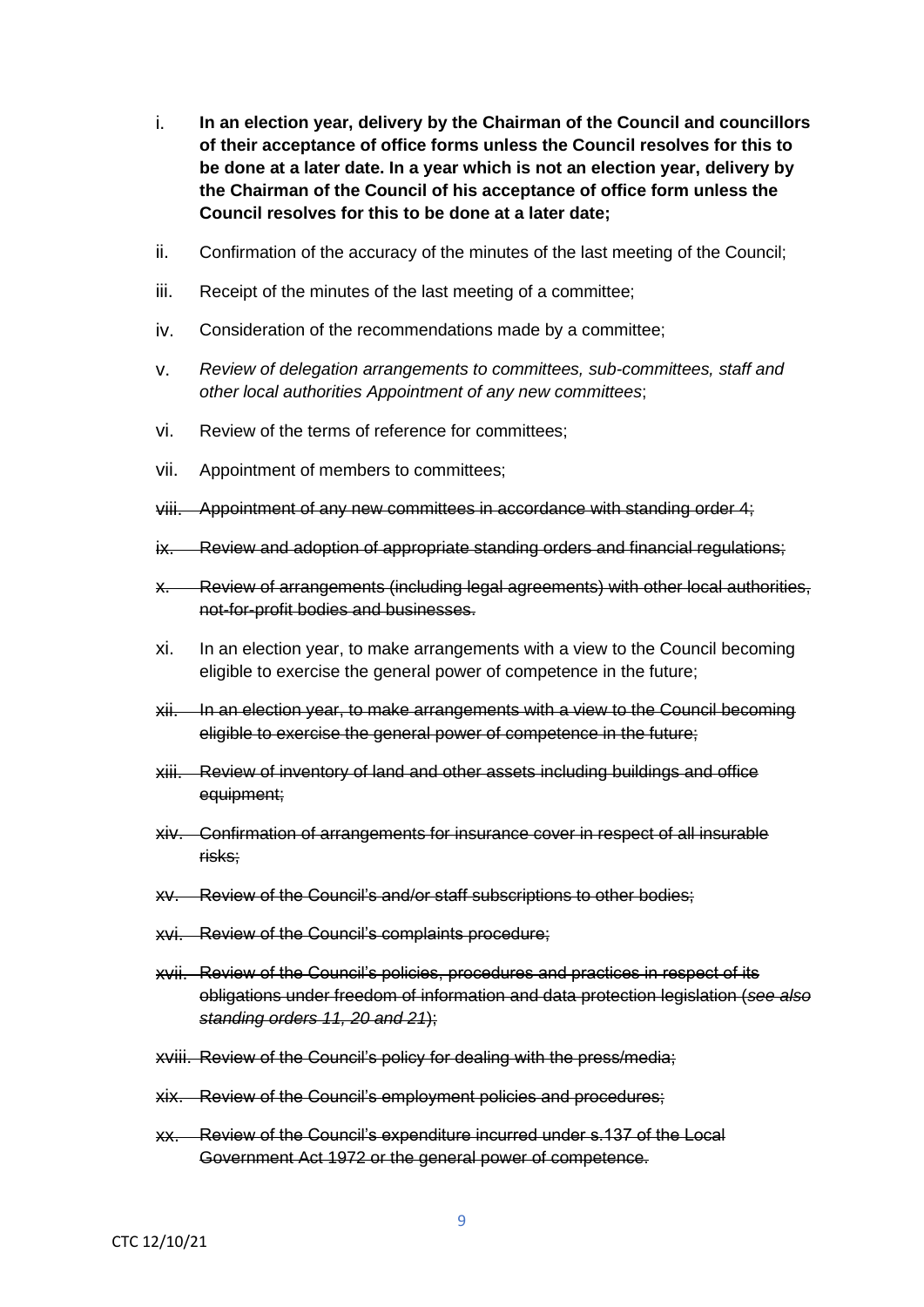xxi. Determining the time and place of ordinary meetings of the Council up to and including the next annual meeting of the Council.

#### $6.$ **EXTRAORDINARY MEETINGS OF THE COUNCIL, COMMITTEES AND SUB-COMMITTEES**

- a **The Chairman of the Council may convene an extraordinary meeting of the Council at any time.**
- b **If the Chairman of the Council does not call an extraordinary meeting of the Council within seven days of having been requested in writing to do so by two councillors, any two councillors may convene an extraordinary meeting of the Council. The public notice giving the time, place and agenda for such a meeting shall be signed by the two councillors.**
- *c The chairman of a committee [or a sub-committee] may convene an extraordinary meeting of the committee [or the sub-committee] at any time.*
- *d If the chairman of a committee [or a sub-committee] does not call an extraordinary meeting within 7 days of having been requested to do so by 2 members of the committee [or the sub-committee], any 2 members of the committee [or the subcommittee] may convene an extraordinary meeting of the committee [or a subcommittee]*

#### $7<sub>1</sub>$ **PREVIOUS RESOLUTIONS**

- a A resolution shall not be reversed within six months except either by a motion by a Councillor or by a motion moved in pursuance of the recommendation of a committee *A resolution shall not be reversed within six months except either by a special motion, which requires written notice by at least 5 councillors to be given to the Proper Officer in accordance with standing order 9, or by a motion moved in pursuance of the recommendation of a committee or a sub-committee.*
- b When a motion moved pursuant to standing order 7(a) has been disposed of, no similar motion may be moved for a further six months.

#### 8. **VOTING ON APPOINTMENTS**

a Where more than two persons have been nominated for a position to be filled by the Council and none of those persons has received an absolute majority of votes in their favour, the name of the person having the least number of votes shall be struck off the list and a fresh vote taken. This process shall continue until a majority of votes is given in favour of one person. A tie in votes may be settled by the casting vote exercisable by the chairman of the meeting.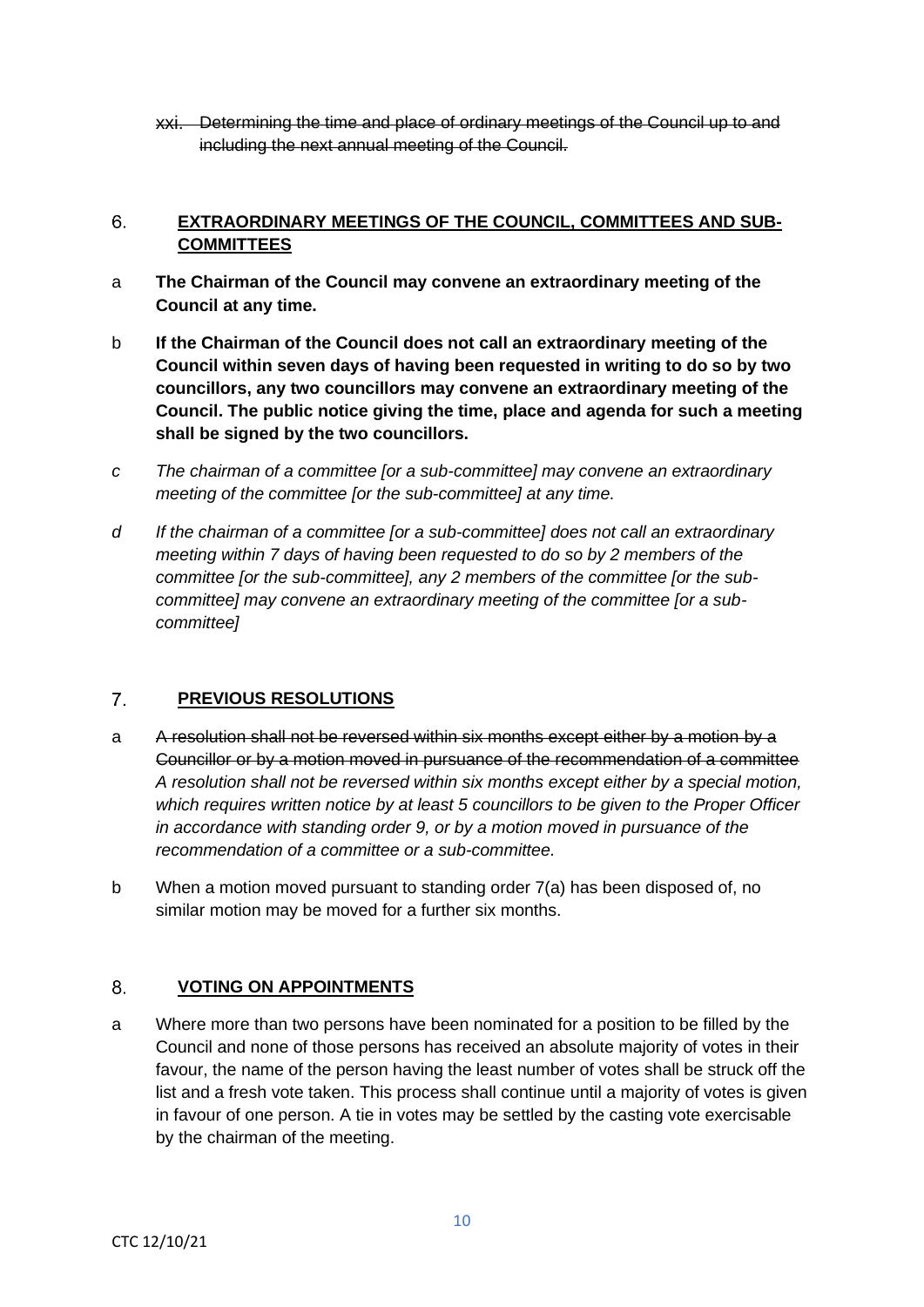#### 9. **MOTIONS FOR A MEETING THAT REQUIRE WRITTEN NOTICE TO BE GIVEN TO THE PROPER OFFICER**

*(This section not recommended for inclusion)*

#### $10.$ **MOTIONS AT A MEETING THAT DO NOT REQUIRE WRITTEN NOTICE**

- a The following motions may be moved at a meeting without written notice to the Proper Officer:
	- *i. to correct an inaccuracy in the draft minutes of a meeting;*
	- *ii. to move to a vote;*
	- *iii. to defer consideration of a motion;*
	- *iv. to refer a motion to a particular committee or sub-committee;*
	- *v. to appoint a person to preside at a meeting;*
	- *vi. to change the order of business on the agenda;*
	- *vii. to proceed to the next business on the agenda;*
	- *viii. to require a written report;*
	- *ix. to appoint a committee or sub-committee and their members;*
	- *x. to extend the time limits for speaking;*
	- *xi. to exclude the press and public from a meeting in respect of confidential or other information which is prejudicial to the public interest;*
	- *xii. to not hear further from a councillor or a member of the public;*
	- *xiii. to exclude a councillor or member of the public for disorderly conduct;*
	- *xiv. to temporarily suspend the meeting;*
	- *xv. to suspend a particular standing order (unless it reflects mandatory statutory or legal requirements);*
	- *xvi. to adjourn the meeting; or*
	- *xvii. to close the meeting.*
- *b. All other motions*

#### $11.$ **MANAGEMENT OF INFORMATION**

*See also standing order 20.*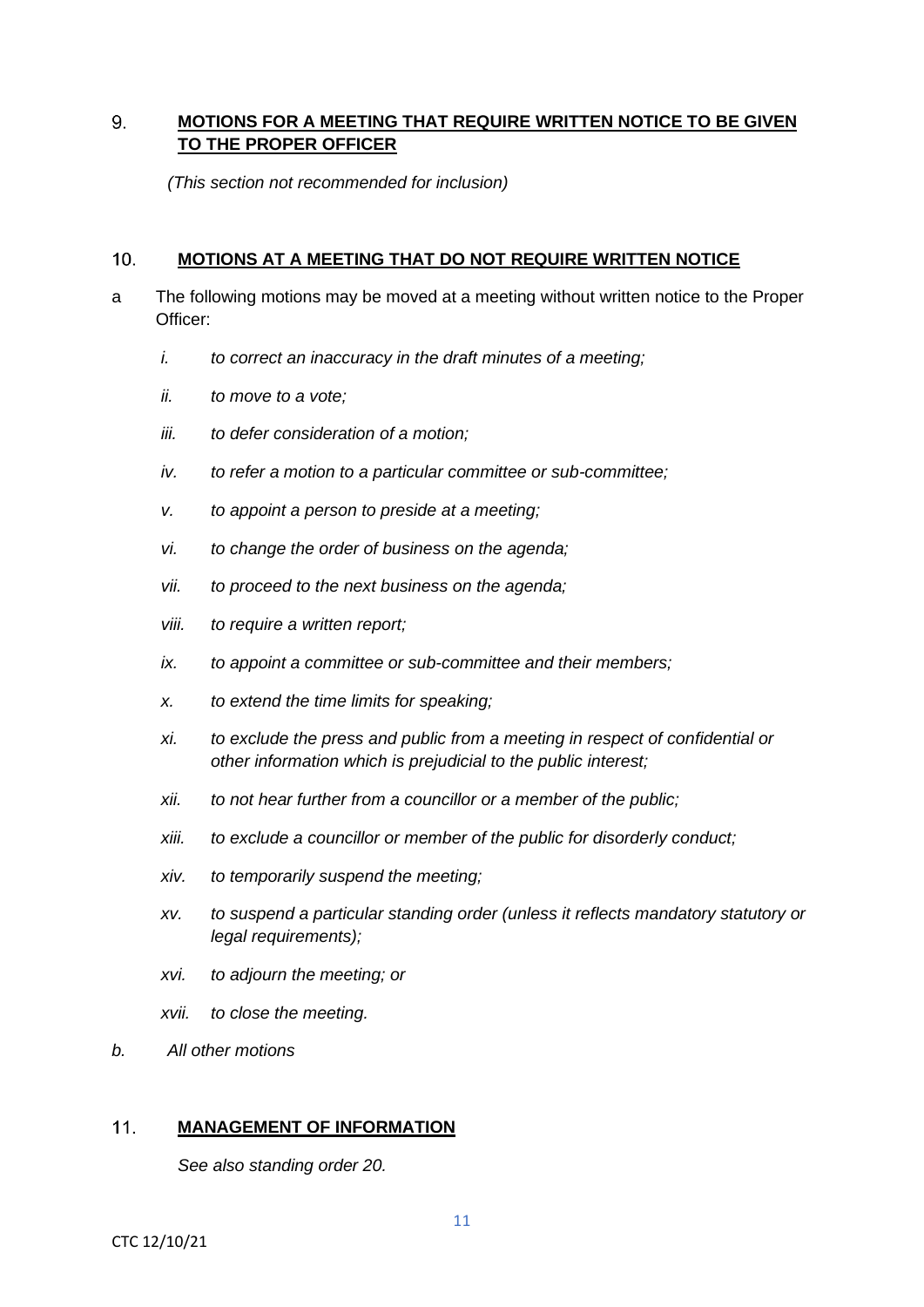- a **The Council shall have in place and keep under review, technical and organisational measures to keep secure information (including personal data) which it holds in paper and electronic form. Such arrangements shall include deciding who has access to personal data and encryption of personal data.**
- b **The Council shall have in place, and keep under review, policies for the retention and safe destruction of all information (including personal data) which it holds in paper and electronic form. The Council's retention policy shall confirm the period for which information (including personal data) shall be retained or if this is not possible the criteria used to determine that period (e.g. the Limitation Act 1980).**
- c **The agenda, papers that support the agenda and the minutes of a meeting shall not disclose or otherwise undermine confidential information or personal data without legal justification.**
- d **Councillors, staff, the Council's contractors and agents shall not disclose confidential information or personal data without legal justification.**

#### $12.$ **DRAFT MINUTES**

| <b>Full Council meetings</b> | $\bullet$ |
|------------------------------|-----------|
| Committee meetings           | O         |
| Sub-committee meetings       |           |

- *a If the draft minutes of a preceding meeting have been served on councillors with the agenda to attend the meeting at which they are due to be approved for accuracy, they shall be taken as read.*
- *b There shall be no discussion about the draft minutes of a preceding meeting except in relation to their accuracy. A motion to correct an inaccuracy in the draft minutes shall be moved in accordance with standing order 10(a)(i).*
- c The accuracy of draft minutes, including any amendment(s) made to them, shall be confirmed by resolution and shall be signed by the chairman of the meeting and stand as an accurate record of the meeting to which the minutes relate.
- d If the chairman of the meeting does not consider the minutes to be an accurate record of the meeting to which they relate, he shall sign the minutes and include a paragraph to that effect:

● ● ● e **If the Council's gross annual income or expenditure (whichever is higher) does not exceed £25,000, it shall publish draft minutes on a website which is publicly accessible and free of charge not later than one month after the meeting has taken place.**

f Subject to the publication of draft minutes in accordance with standing order 12(e)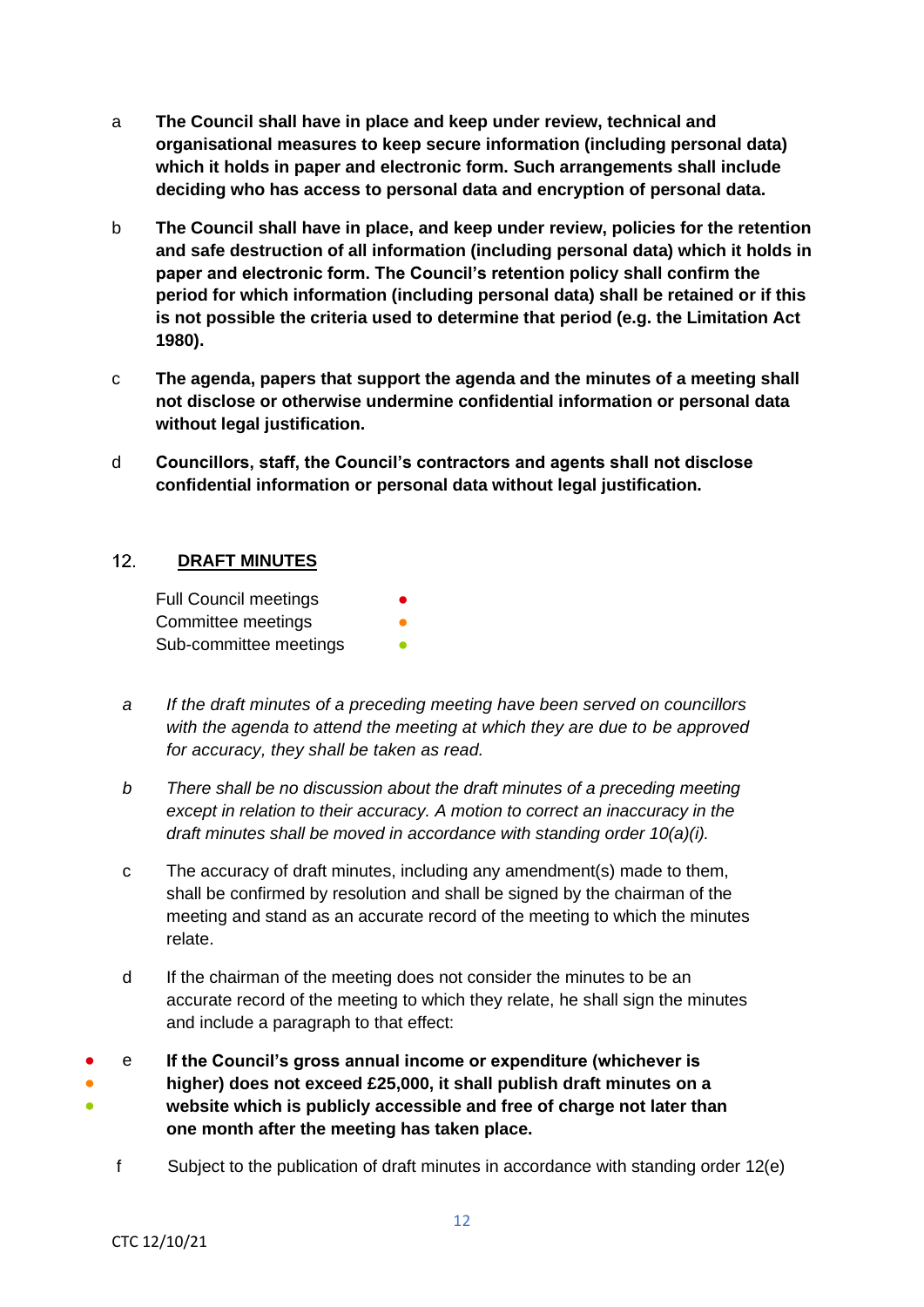and standing order 20(a) and following a resolution which confirms the accuracy of the minutes of a meeting, the draft minutes or recordings of the meeting for which approved minutes exist shall be destroyed. *Where a meeting is recorded, the recordings shall be destroyed after six months.*

#### $13<sup>7</sup>$ **CODE OF CONDUCT AND DISPENSATIONS**

*See also standing order 1(u).* 

- a All councillors and non-councillors with voting rights shall observe the code of conduct adopted by the Council.
- b Unless he has been granted a dispensation, a councillor or non-councillor with voting rights shall withdraw from a meeting when voting on a matter in which he has a disclosable pecuniary interest. He may return to the meeting after it has considered and voted on the matter in which he had the interest
- c Unless he has been granted a dispensation, a councillor or non-councillor with voting rights shall withdraw from a meeting when it is considering a matter in which he has another interest if so required by the Council's code of conduct. He may return to the meeting after it has considered the matter in which he had the interest.
- d **Dispensation requests shall be in writing and submitted to the Proper Officer** as soon as possible before the meeting, or failing that, at the start of the meeting for which the dispensation is required.
- e A decision as to whether to grant a dispensation shall be made by the Proper Officer and that decision is final.
- f A dispensation request shall confirm:
	- i. the description and the nature of the disclosable pecuniary interest or other interest to which the request for the dispensation relates;
	- ii. whether the dispensation is required to participate at a meeting in a discussion only or a discussion and a vote;
	- iii. the date of the meeting or the period (not exceeding the date of the next Ordinary Elections) for which the dispensation is sought; and
	- iv. an explanation as to why the dispensation is sought.
- g Subject to standing orders 13(d) and (f), a dispensation request shall be considered [by the Proper Officer before the meeting or, if this is not possible, at the start of the meeting for which the dispensation is required]
- **h A dispensation may be granted in accordance with standing order 13(e) if having regard to all relevant circumstances any of the following apply:**
	- **i. without the dispensation the number of persons prohibited from participating in the particular business would be so great a proportion of the**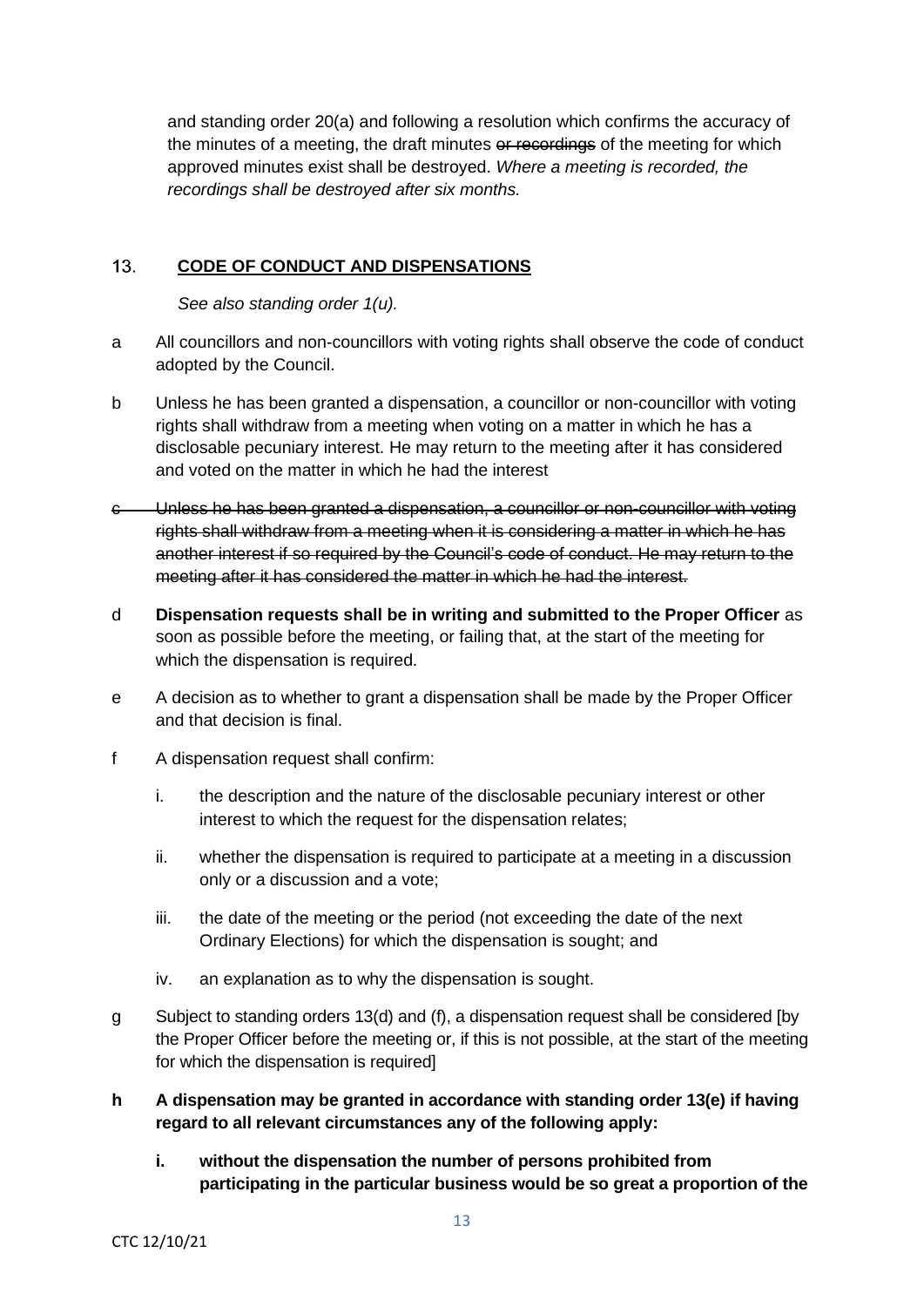**meeting transacting the business as to impede the transaction of the business;** 

- **ii. granting the dispensation is in the interests of persons living in the Council's area; or**
- **iii. it is otherwise appropriate to grant a dispensation.**

#### $14$ **CODE OF CONDUCT COMPLAINTS**

- *a Upon notification by the District or Unitary Council that it is dealing with a complaint that a councillor or non-councillor with voting rights has breached the Council's code of conduct, the Proper Officer shall, subject to standing order 11, report this to the Council.*
- *b Where the notification in standing order 14(a) relates to a complaint made by the Proper Officer, the Proper Officer shall notify the Chairman of Council of this fact, and the Chairman shall nominate another staff member to assume the duties of the Proper Officer in relation to the complaint until it has been determined and the Council has agreed what action, if any, to take in accordance with standing order 14(d).*
- *c The Council may:*
	- *i. provide information or evidence where such disclosure is necessary to investigate the complaint or is a legal requirement;*
	- *ii. seek information relevant to the complaint from the person or body with statutory responsibility for investigation of the matter;*
- d **Upon notification by the District or Unitary Council that a councillor or noncouncillor with voting rights has breached the Council's code of conduct, the Council shall consider what, if any, action to take against him. Such action excludes disqualification or suspension from office.**

#### $15.$ **PROPER OFFICER**

- a The Proper Officer shall be either (i) the Clerk or (ii) the Deputy Clerk when the Clerk is absent.
- b The Proper Officer shall:
	- i. **at least three clear days before a meeting of the council, a committee,** *or a sub-committee*
		- **serve on councillors by delivery or post at their residences or by email authenticated in such manner as the Proper Officer thinks fit, a signed summons confirming the time, place and the agenda (provided the councillor has consented to service by email), and**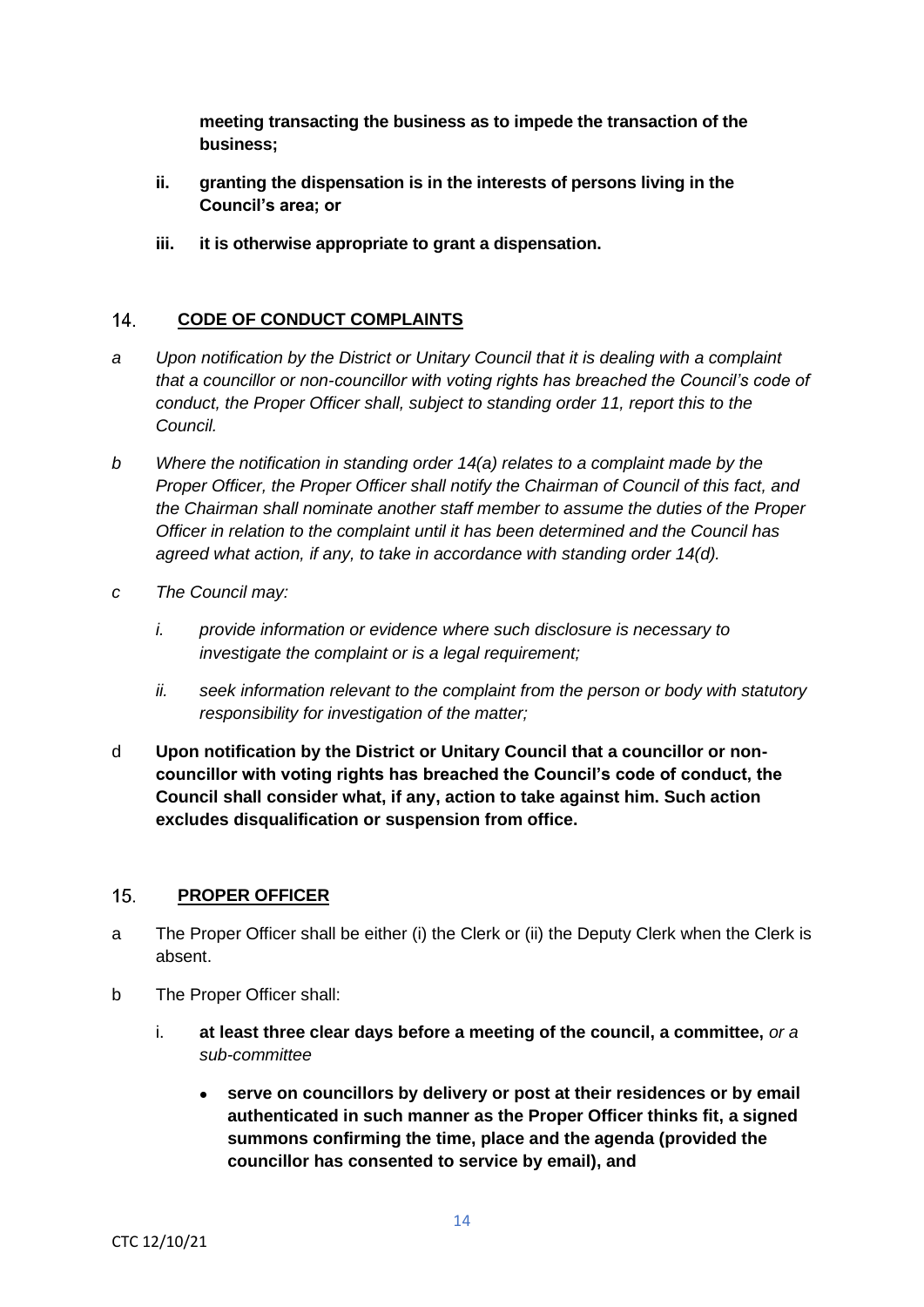- **Provide, in a conspicuous place, public notice of the time, place and agenda (provided that the public notice with agenda of an extraordinary meeting of the Council convened by councillors is signed by them).**
- ii. subject to standing order 9, include on the agenda all motions in the order received unless a councillor has given written notice at least ( ) days before the meeting confirming his withdrawal of it;
- iii. **convene a meeting of the Council for the election of a new Chairman of the Council, occasioned by a casual vacancy in his office;**
- iv. **facilitate inspection of the minute book by local government electors;**
- v. **receive and retain copies of byelaws made by other local authorities;**
- vi. hold acceptance of office forms from councillors;
- vii. hold a copy of every councillor's register of interests;
- viii. assist with responding to requests made under freedom of information legislation and rights exercisable under data protection legislation, in accordance with the Council's relevant policies and procedures;
- ix. liaise, as appropriate, with the Council's Data Protection Officer;
- x. receive and send general correspondence and notices on behalf of the Council except where there is a resolution to the contrary;
- xi. assist in the organisation of, storage of, access to, security of and destruction of information held by the Council in paper and electronic form subject to the requirements of data protection and freedom of information legislation and other legitimate requirements (e.g. the Limitation Act 1980);
- xii. arrange for legal deeds to be executed; (*see also standing order 23);*
- xiii. arrange or manage the prompt authorisation, approval, and instruction regarding any payments to be made by the Council in accordance with its financial regulations;
- *xiv. record every planning application notified to the Council and the Council's response to the local planning authority*
- xv. facilitate an Executive meeting if the nature of a planning application requires consideration before the next ordinary meeting of the Council or Committee;
- xvi. manage access to information about the Council via the publication scheme;
- xvii. retain custody of the seal of the Council (if there is one) which shall not be used without a resolution to that effect. (s*ee also standing order 23).*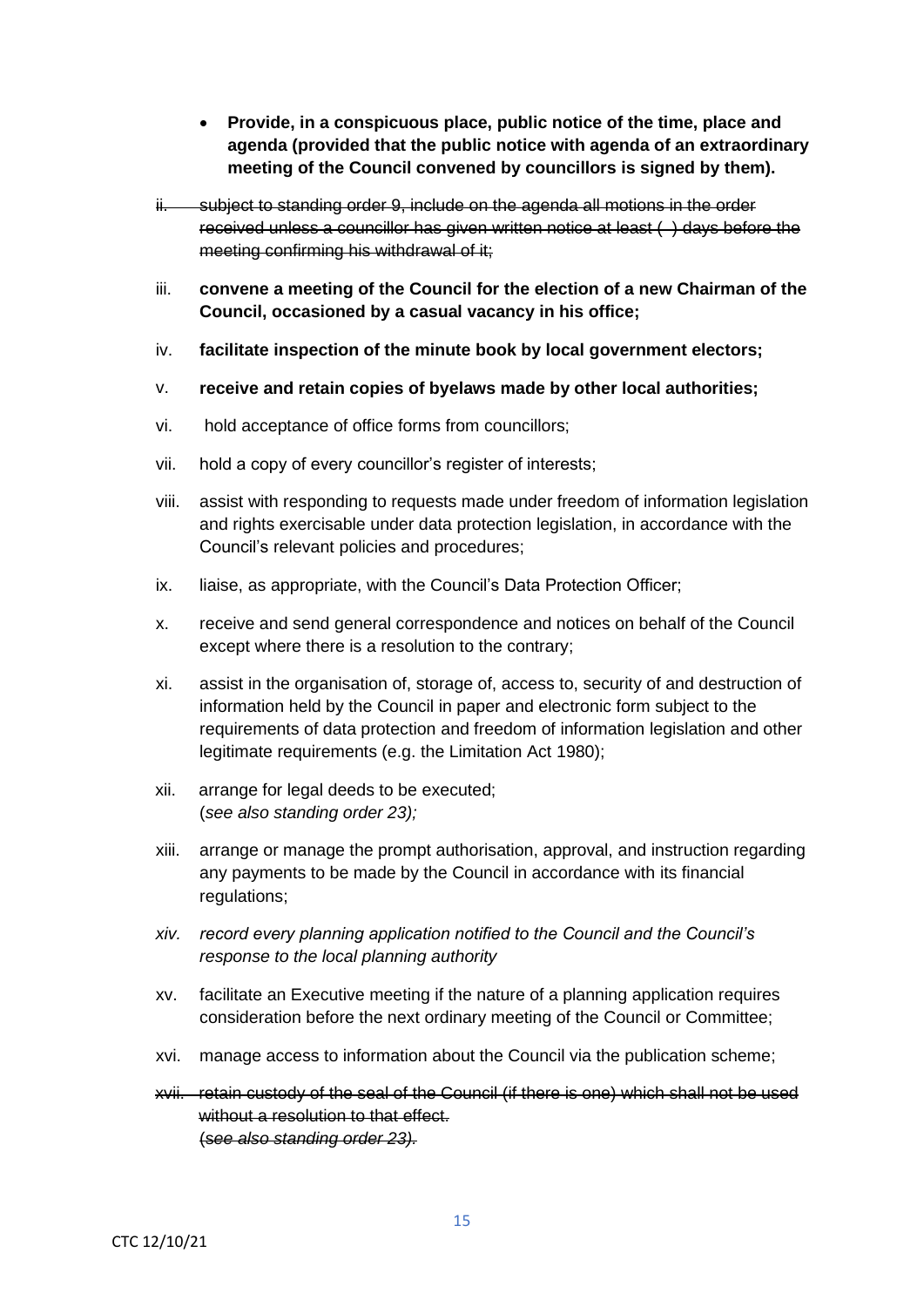#### $16.$ **RESPONSIBLE FINANCIAL OFFICER**

- a The Responsible Financial Officer shall be the Town Clerk unless otherwise appointed
- b The Deputy Clerk shall undertake the work of the Responsible Financial Officer when the Responsible Financial Officer is absent.

#### $17<sub>1</sub>$ **ACCOUNTS AND ACCOUNTING STATEMENTS**

- a "Proper practices" in standing orders refer to the most recent version of "Governance and Accountability for Local Councils – a Practitioners' Guide".
- b All payments by the Council shall be authorised, approved and paid in accordance with the law, proper practices and the Council's financial regulations.
- c The Responsible Financial Officer shall supply to each councillor as soon as practicable after the month end in each year a statement to summarise:
	- i. the Council's income and expenditure for each month
	- ii. the Council's aggregate income and expenditure for the year to date:
	- iii. the balances held at the end of the month being reported and

which includes a comparison with the budget for the financial year and highlights any actual or potential overspends.

- d As soon as possible after the financial year end at 31 March, the Responsible Financial Officer shall provide:
	- i. each councillor with a statement summarising the Council's income and expenditure for the last month and the year to date for information; and
	- ii. to the Council the accounting statements for the year in the form of Section 1 of the annual governance and accountability return, as required by proper practices, for consideration and approval.
- e The year-end accounting statements shall be prepared in accordance with proper practices and apply the form of accounts determined by the Council (receipts and payments, or income and expenditure) for the year to 31 March. A completed draft annual governance and accountability return shall be presented to all councillors prior to anticipated approval by the Council. The annual governance and accountability return of the Council, which is subject to external audit, including the annual governance statement, shall be presented to the Council for consideration and formal approval before 30 June

#### 18. **FINANCIAL CONTROLS AND PROCUREMENT**

a. The Council shall consider and approve financial regulations drawn up by the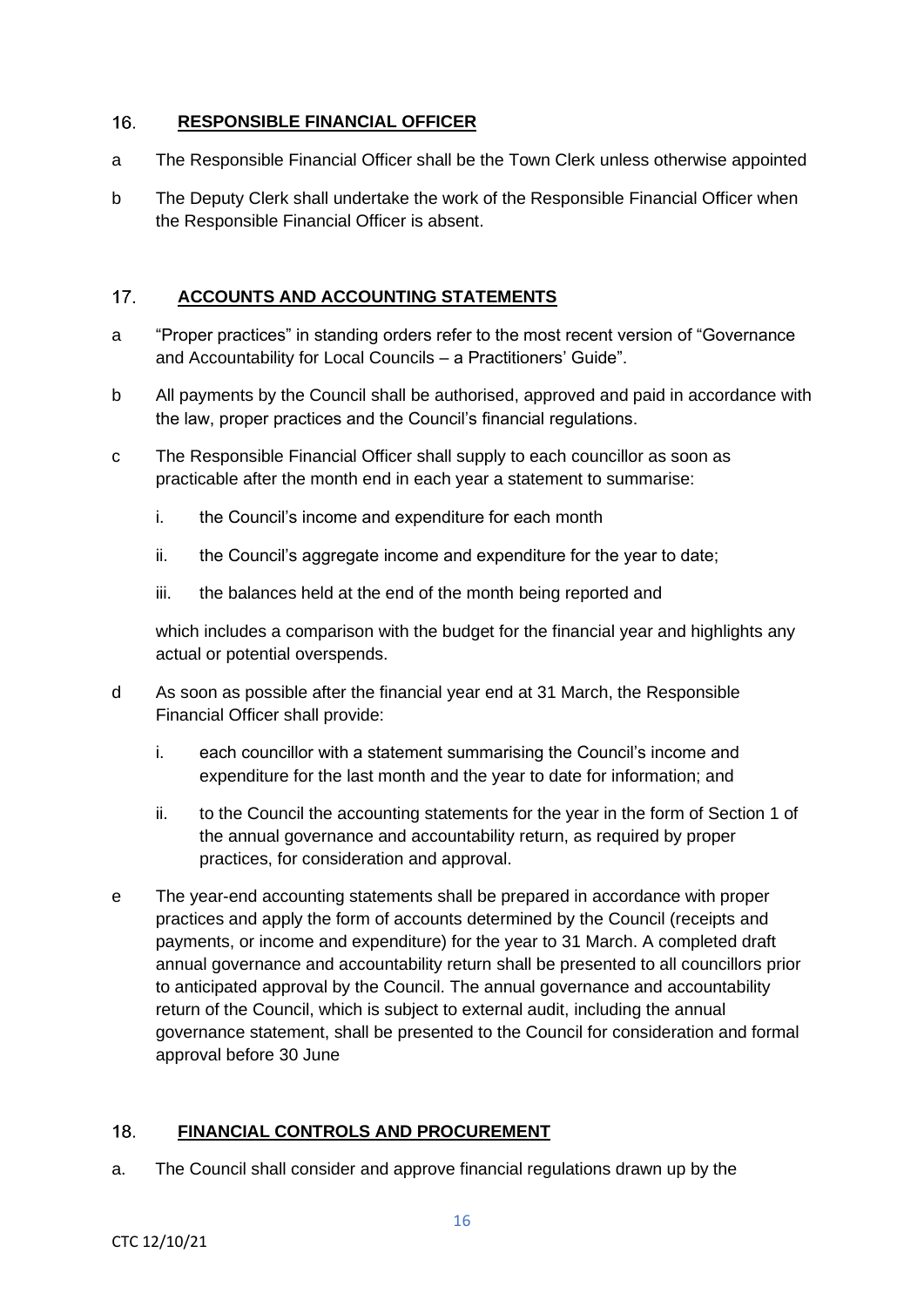Responsible Financial Officer, which shall include detailed arrangements in respect of the following:

- i. the keeping of accounting records and systems of internal controls;
- ii. the assessment and management of financial risks faced by the Council;
- iii. the work of the independent internal auditor in accordance with proper practices and the receipt of regular reports from the internal auditor, which shall be required at least annually;
- iv. the inspection and copying by councillors and local electors of the Council's accounts and/or orders of payments; and
- v. whether contracts with an estimated value below **£25,000** due to special circumstances are exempt from a tendering process or procurement exercise.
- b. Financial regulations shall be reviewed regularly during every financial year for fitness of purpose.
- c. **A public contract regulated by the Public Contracts Regulations 2015 with an estimated value in excess of £25,000 but less than the relevant thresholds in standing order 18(f) is subject to Regulations 109-114 of the Public Contracts Regulations 2015 which include a requirement on the Council to advertise the contract opportunity on the Contracts Finder website regardless of what other means it uses to advertise the opportunity.**
- d. See the Financial Regulations of the Council for the tender process for contracts for the supply of goods, materials, services or the execution of works
- e. The Council is not bound to accept the lowest value tender.
- f. **A public contract regulated by the Public Contracts Regulations 2015 with an estimated value in excess of £181,302 for a public service or supply contract or in excess of £4,551,413 for a public works contract (or other thresholds determined by the European Commission every two years and published in the Official Journal of the European Union (OJEU)) shall comply with the relevant procurement procedures and other requirements in the Public Contracts Regulations 2015 which include advertising the contract opportunity on the Contracts Finder website and in OJEU.**
- g. **A public contract in connection with the supply of gas, heat, electricity, drinking water, transport services, or postal services to the public; or the provision of a port or airport; or the exploration for or extraction of gas, oil or solid fuel with an estimated value in excess of £363,424 for a supply, services or design contract; or in excess of £4,551,413 for a works contract; or £820,370 for a social and other specific services contract (or other thresholds determined by the European Commission every two years and published in OJEU) shall comply with the relevant procurement procedures and other requirements in the Utilities Contracts Regulations 2016.**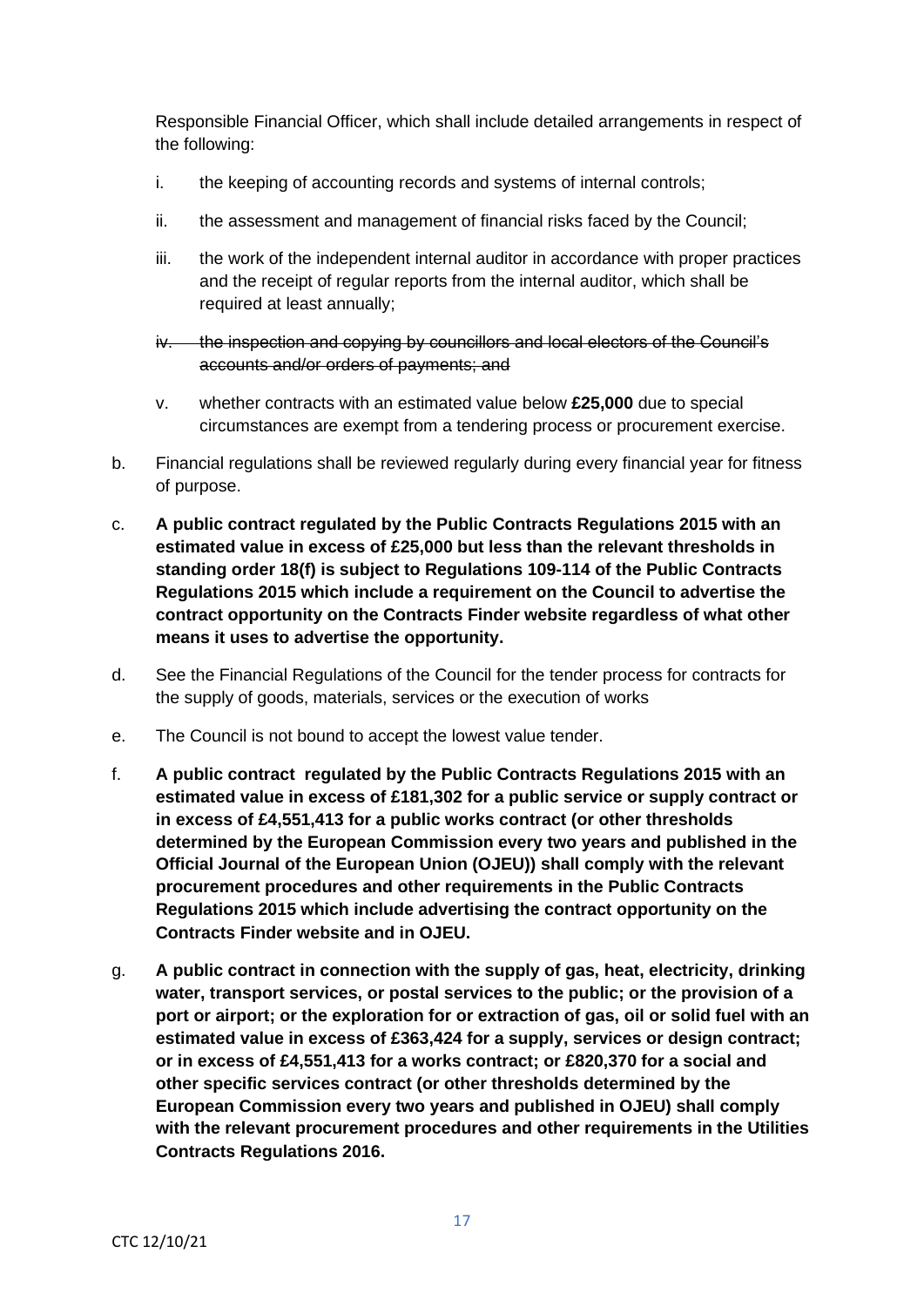#### $19.$ **HANDLING STAFF MATTERS**

- a A matter personal to a member of staff that is being considered by a meeting of the Council or a committee is subject to standing order 11 – Management Information.
- b Subject to the Council's policy regarding absences from work, the Clerk shall notify the Chairman of absences occasioned by illness or other reason
- c The Chairman of the Council or the Finance, Budgets & Staffing Committee shall conduct a review of the performance / appraisal of the work of the Clerk. The Clerk and a Councillor shall undertake the review of other members of Staff. The reviews / appraisal shall be reported to full Council in confidence
- d Subject to the Council's policy regarding the handling of grievance matters, the Clerk shall contact the Chairman of the Finance, Budgets & Staffing Committee in respect of a formal grievance matter, and this matter shall be investigated and reported back and progressed to the Finance, Budgets & Staffing committee
- e Subject to the Council's policy regarding the handling of grievance matters, if a formal grievance matter raised by the Clerk relates to the Chairman or Vice-Chairman of the Council or of the Finance, Budgets & Staffing Committee, this shall be communicated to another member of the Finance, Budgets & Staffing committee; the matter shall be investigated and reported back and progressed by the Finance, Budgets & Staffing **Committee**
- f Any persons responsible for all or part of the management of staff shall treat as confidential the written records of all meetings relating to their performance, capabilities, grievance or disciplinary matters.
- g In accordance with standing order 11(a), persons with line management responsibilities shall have access to staff records referred to in standing order 19(f).

#### $20<sub>1</sub>$ **RESPONSIBILITIES TO PROVIDE INFORMATION**

*See also standing order 21.*

- a **In accordance with freedom of information legislation, the Council shall publish information in accordance with its publication scheme and respond to requests for information held by the Council.**
- b. **The Council shall publish information in accordance with the requirements of the Local Government (Transparency Requirements) (England) Regulations 2015**.
- $21.$ **RESPONSIBILITIES UNDER DATA PROTECTION LEGISLATION**  (Below is not an exclusive list). *See also standing order 11.*
- a **The Council shall appoint a Data Protection Officer.**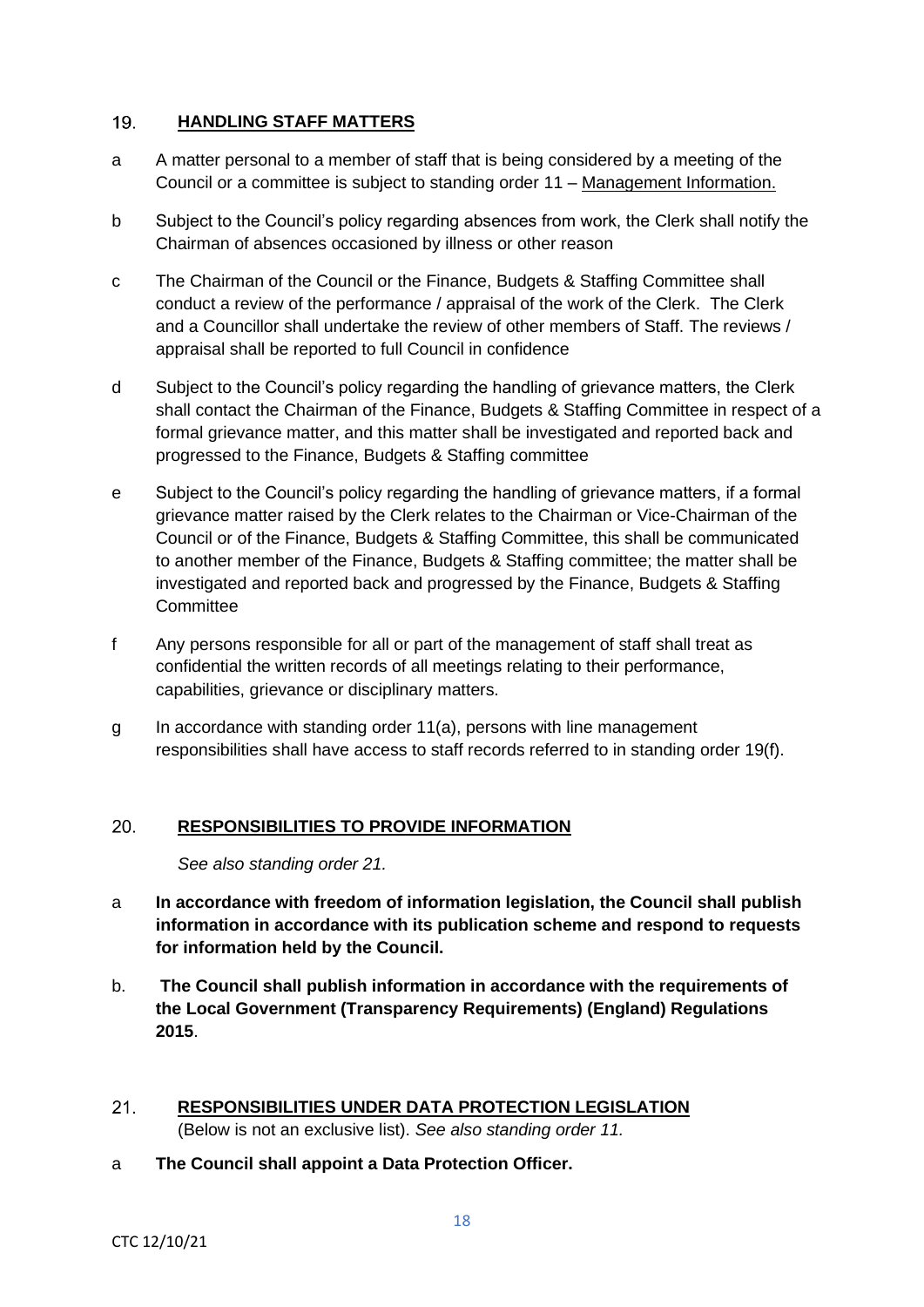- b **The Council shall have policies and procedures in place to respond to an individual exercising statutory rights concerning his personal data.**
- c **The Council shall have a written policy in place for responding to and managing a personal data breach.**
- d **The Council shall keep a record of all personal data breaches comprising the facts relating to the personal data breach, its effects and the remedial action taken.**
- e **The Council shall ensure that information communicated in its privacy notice(s) is in an easily accessible and available form and kept up to date.**
- f **The Council shall maintain a written record of its processing activities.**

#### 22. **RELATIONS WITH THE PRESS / MEDIA**

a Requests from the press or other media for an oral or written comment or statement from the Council, its councillors or staff shall be handled in accordance with the Council's policies in respect of dealing with the press and/or other media.

#### 23. **EXECUTION AND SEALING OF LEGAL DEEDS**

*See also standing orders 15(b)(xii) and (xvii).*

- a A legal deed shall not be executed on behalf of the Council unless authorised by a resolution.
- b **Subject to standing order 23(a), any two councillors may sign, on behalf of the Council, any deed required by law and the Proper Officer shall witness their signatures.**

#### 24. **COMMUNICATING WITH DISTRICT AND COUNTY OR UNITARY COUNCILLORS**

- a The agenda for meetings of the Council shall be sent to the ward councillors of the District and County Council representing the area of the Council.
- b Unless the Council determines otherwise, a copy of each letter sent to the District and County Council OR Unitary Council shall be sent to the ward councillor(s) representing the area of the Council.

#### 25. **RESTRICTIONS ON COUNCILLOR ACTIVITIES**

a. Unless duly authorised no councillor shall: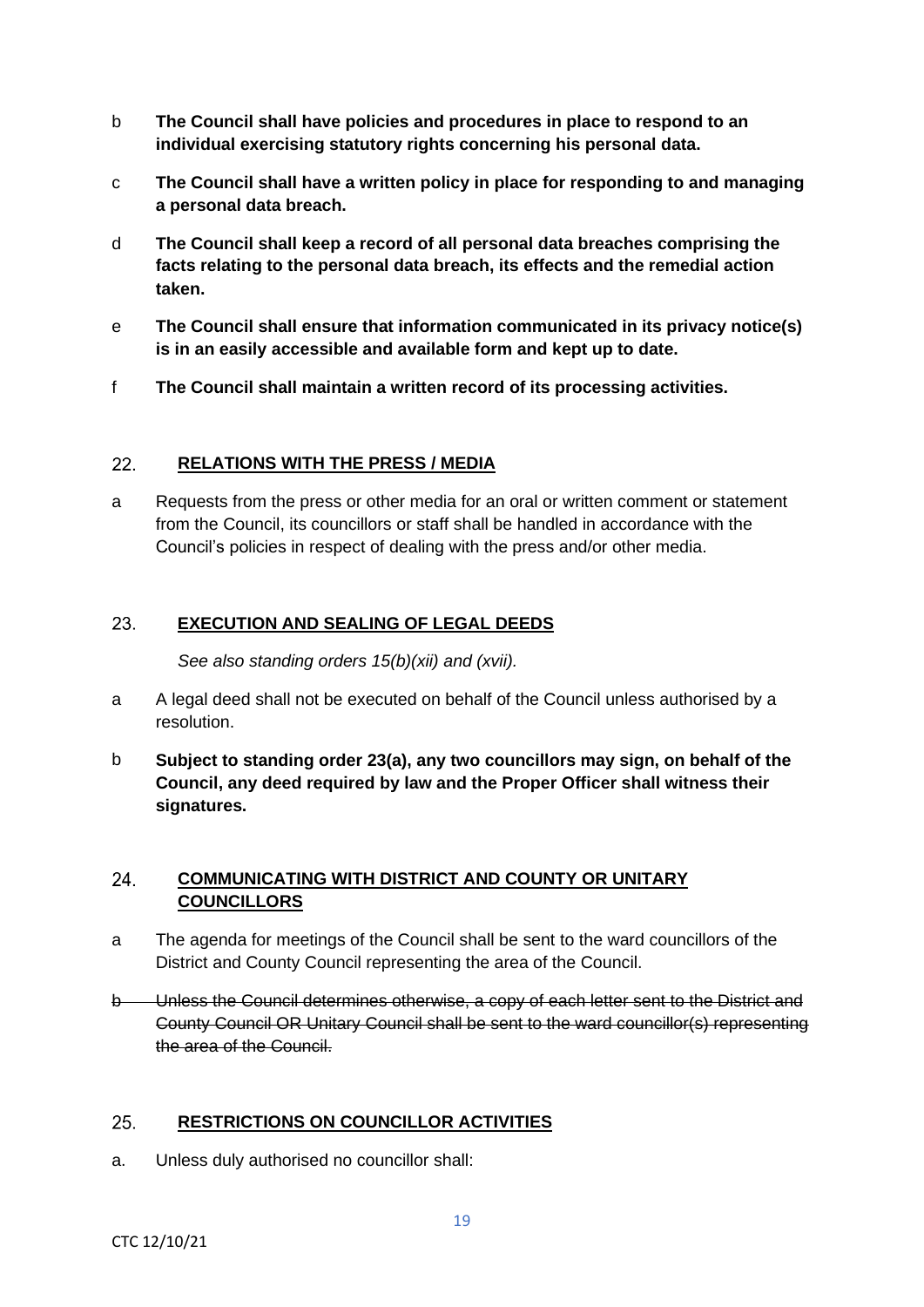- i. inspect any land and/or premises which the Council has a right or duty to inspect; or
- ii. issue orders, instructions or directions.

#### 26. **STANDING ORDERS GENERALLY**

- a All or part of a standing order, may be suspended by resolution. For the avoidance of doubt proceedings would then follow mandatory statutory or legal requirements
- b A motion to add to or vary or revoke one or more of the Council's standing orders, except one that incorporates mandatory statutory or legal requirements, shall be proposed by a special motion, the written notice by at least ( ) councillors to be given to the Proper Officer in accordance with standing order 9.
- c The Proper Officer shall provide a copy of the Council's Standing Orders to councillors as soon as possible after a review.
- d The decision of the Chairman of a meeting as to the application of approved Standing Orders at the meeting shall be final.

## 27. **COVID APPENDIX**

a) **All Councillors and Members of the Public are strongly encouraged to wear a face mask / covering during meetings and in Council buildings, though this is a personal choice**

All Councillors and Members of the Public shall wear a face covering during face-to face meetings (unless exempt by reason of a medical condition or disability).

- b) Anyone who is intending to attend a meeting who is exempt from wearing a mask for the above reasons is requested to inform the clerk in advance of the meeting, to allow the increased risks to be managed effectively.
- c) Refusal to comply with 27a) above will result in the Chairman of the meeting requesting such person(s) as refuse to comply, either to cover their face, to declare that they are exempt by reason of a medical condition or disability (no details of which are required), or to leave the meeting.
- d) If person(s) disregards the request of the Chairman of the meeting to wear a face covering, or to leave, any Councillor or the Chairman of the meeting may move that the person be excluded from the meeting. The motion shall be put to the vote without discussion.
- e) If a resolution made under standing order 27c) is ignored, the Chairman of the meeting may take further reasonable steps to restore order or to progress the meeting. This may include temporarily suspending or closing the meeting.
- f) All Councillors and Members of the Public will be expected to wash / sanitise their